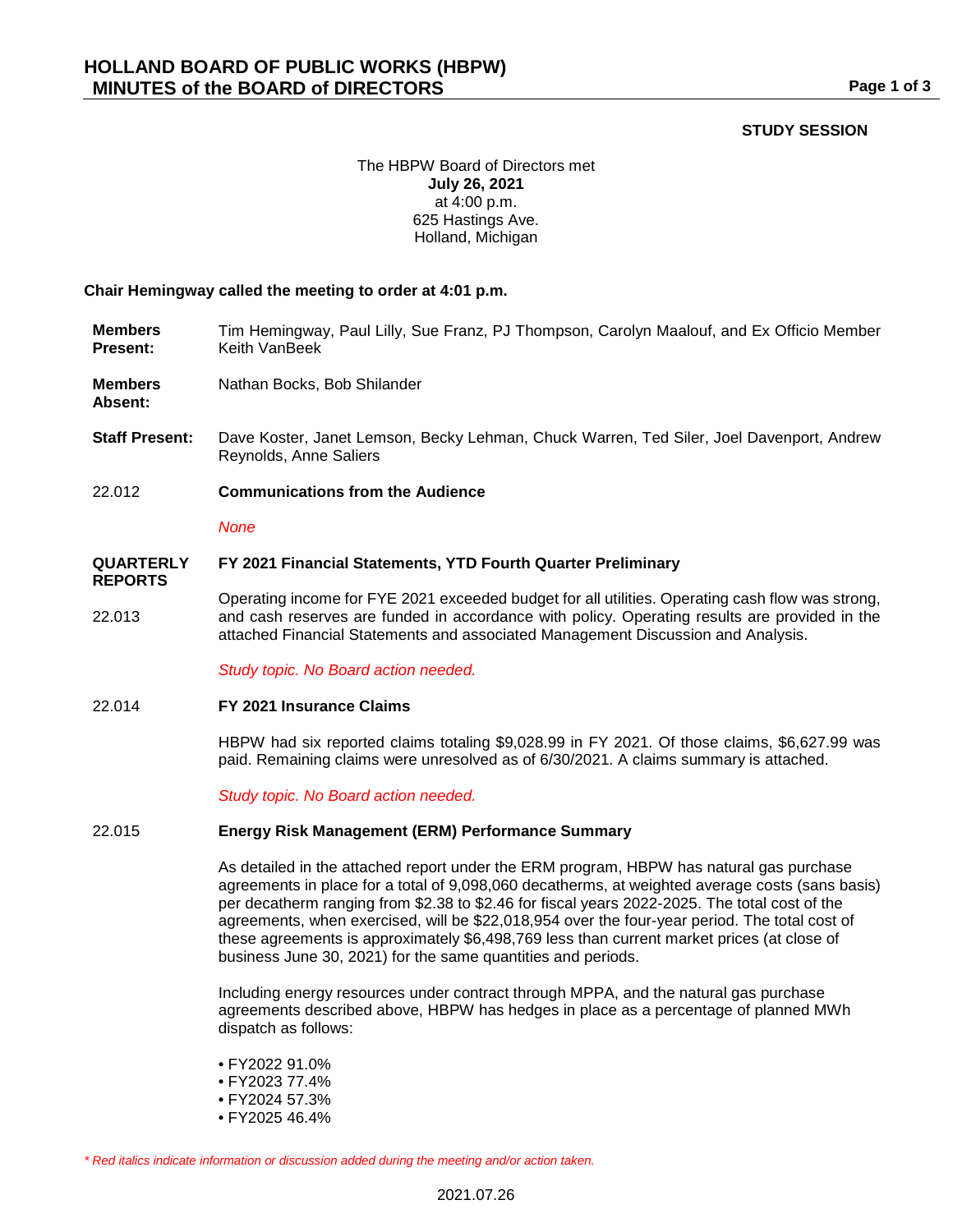The natural gas hedges (purchase agreements) in place, as a percentage of planned natural gas burn, are:

- FY2022 84.2%
- FY2023 62.8%
- FY2024 31.6%
- FY2025 10.9%

No new natural gas purchase agreements have been entered into this quarter. A structured objective approach for entering into natural gas hedges is required by the ERM Policy. No value or time based triggers were met during the quarter ended June 30, 2021.

#### *Study topic. No Board action needed.*

### 22.016 **FY 2021 Fourth Quarter Key Performance Indicators (KPI's)**

The Board of Directors recently approved modifications to Governance Policy G002 Agenda Planning. As part of the policy update, Key Performance Indicators (KPI) Reporting was added as a quarterly agenda item. This item serves as the regularly scheduled reporting of these KPI's.

KPI Reporting further supports the Results Policies that came out of the Strategic Planning process.

*Study topic. No Board action needed.*

#### **STUDY TOPICS Rehmann Robson LLC Engagement Letter for the Holland Board of Public Works Fiscal Year 2020 Annual Audit**

22.017 HBPW has retained, through the City of Holland, Rehmann Robson LLC to conduct the audit of HBPW's financial statements for the year ended June 30, 2021. The engagement letter issued by Rehmann Robson LLC communicates certain information to the HBPW Board of Directors, including the auditors' responsibility for testing and reporting on compliance with laws and regulations and internal controls over financial reporting. The most recent peer review of Rehmann Robson LLC is also attached to the engagement letter.

*Study topic. No Board action needed.*

## 22.018 **Energy Waste Reduction and Renewable Energy Plan 2020 Annual Summary Report**

I Michigan Public Act 295 (PA 295) passed in 2008, and amended by PA 341 and 342 in 2016, requires utilities to file annual reports on their EWR and REP programs.

- The 2020 HBPW PA 295 Energy Waste Reduction Annual Report was filed with the Michigan Public Service Commission on May 31, 2020. No further action is required.
- The 2020 HBPW PA 295 Renewable Energy Plan Annual Report was filed with the Michigan Public Service Commission on June 30, 2020. No further action is required.

Pursuant to the legislation, an Annual Summary Report must be presented to the utility's governing body and the same report must be made available to its residential customers and placed on its website. The Annual Summary Report includes key results and information drawn from each 2020 Annual Report.

*Study topic. No Board action needed.*